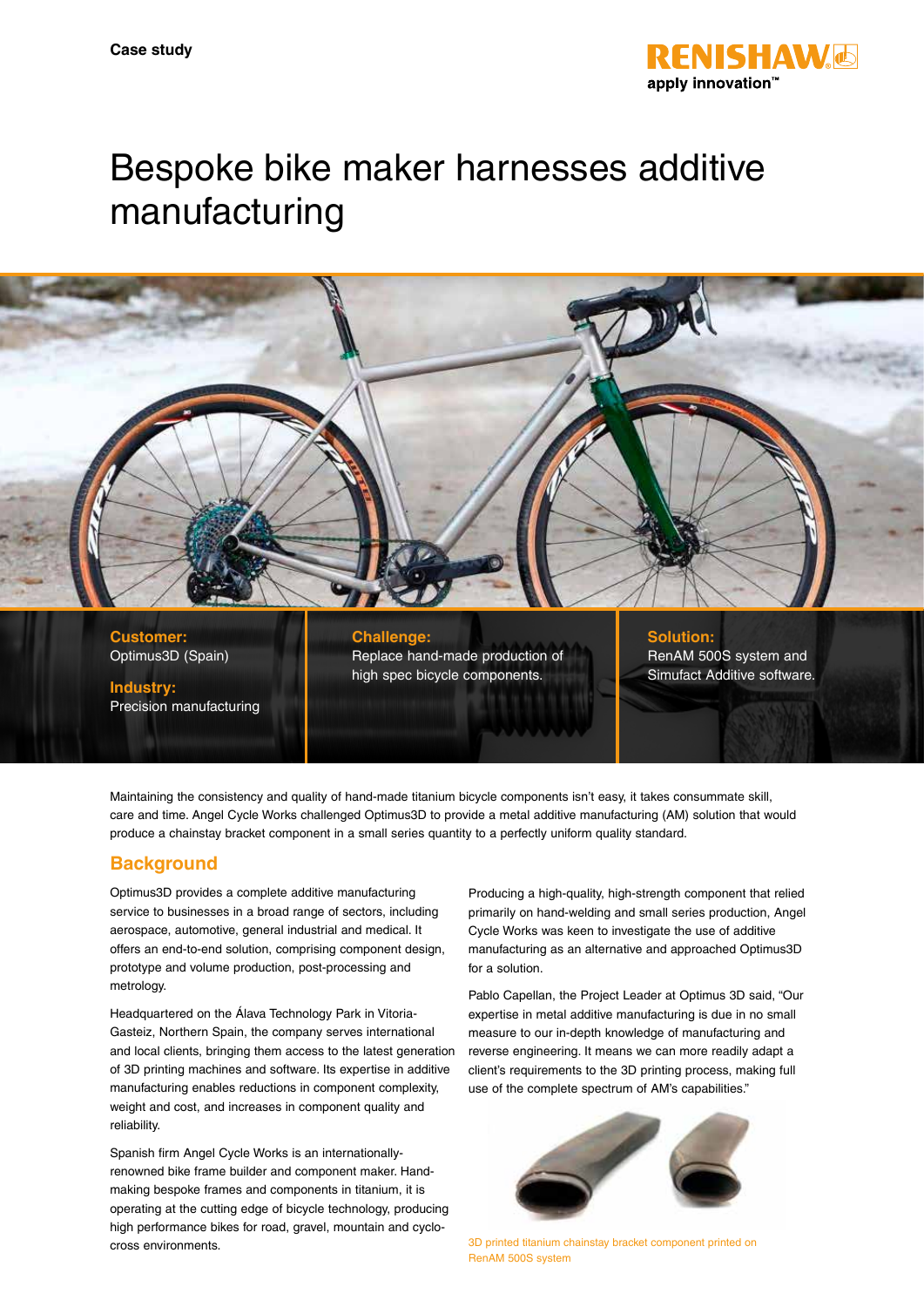

Highlighted inside of the orange rectangle, shows the location of the 3D printed titanium chainstay bracket

## **Challenge**

"The challenge for Angel Cycle Works in manufacturing the titanium chainstay bracket by hand fundamentally relates to the source metal itself. It simply isn't the easiest of materials to work with. Particularly when hand-welding, deformations in the component's integrity can occur, and staying perfectly true to a three-dimensional CAD model can be really very hard."

Capellan continued, "That said, even when it comes to the alternative additive manufacturing process, whether it's building a component by melting metal either in layers or by deposition along a path, titanium can still present challenges."

In order to produce the component in volume, maximising the productivity of the additive manufacturing process was a further key criteria for Optimus3D. Not only did it need to guarantee the complete accuracy and reliability of the component, it also needed to ensure that each build volume was yielding the maximum number of components, to make the process as cost-effective as possible.

### **Solution**

Optimus3D proposed the use of its Renishaw RenAM 500S single laser additive manufacturing system. Specifically designed for building metal components in a production environment using powder bed fusion (also called laser melting), it has a generous build volume measuring 250 mm x 250 mm x 350 mm.

Importantly for the Angel Cycle Works bicycle component, the Renishaw system's class-leading inert manufacturing atmosphere (a vacuum filled with high purity argon gas) ensures a very high quality build environment for all qualified metals including titanium Ti6AI4V, the metal powder to be used in this case.

Considering the component's structure and dimensions, building-up in a vertical orientation was the obvious, and generally optimal, first choice. However, recognising the potential deformation issue and the need to maximise productivity, Optimus3D chose to build-up in the horizontal orientation.

Our thinking was quite simple. By manufacturing the component horizontally, we could minimise the time spent producing the specific batch and help meet Angel Cycle Works budget target. It also meant we were better able to measure and handle deformation, as the chainstay bracket is long and thin, measuring 35 mm x 20 mm x 115 mm. **Optimus3D (Spain)**



Analysis of the additively manufactured titanium chainstay bracket using Simufact software